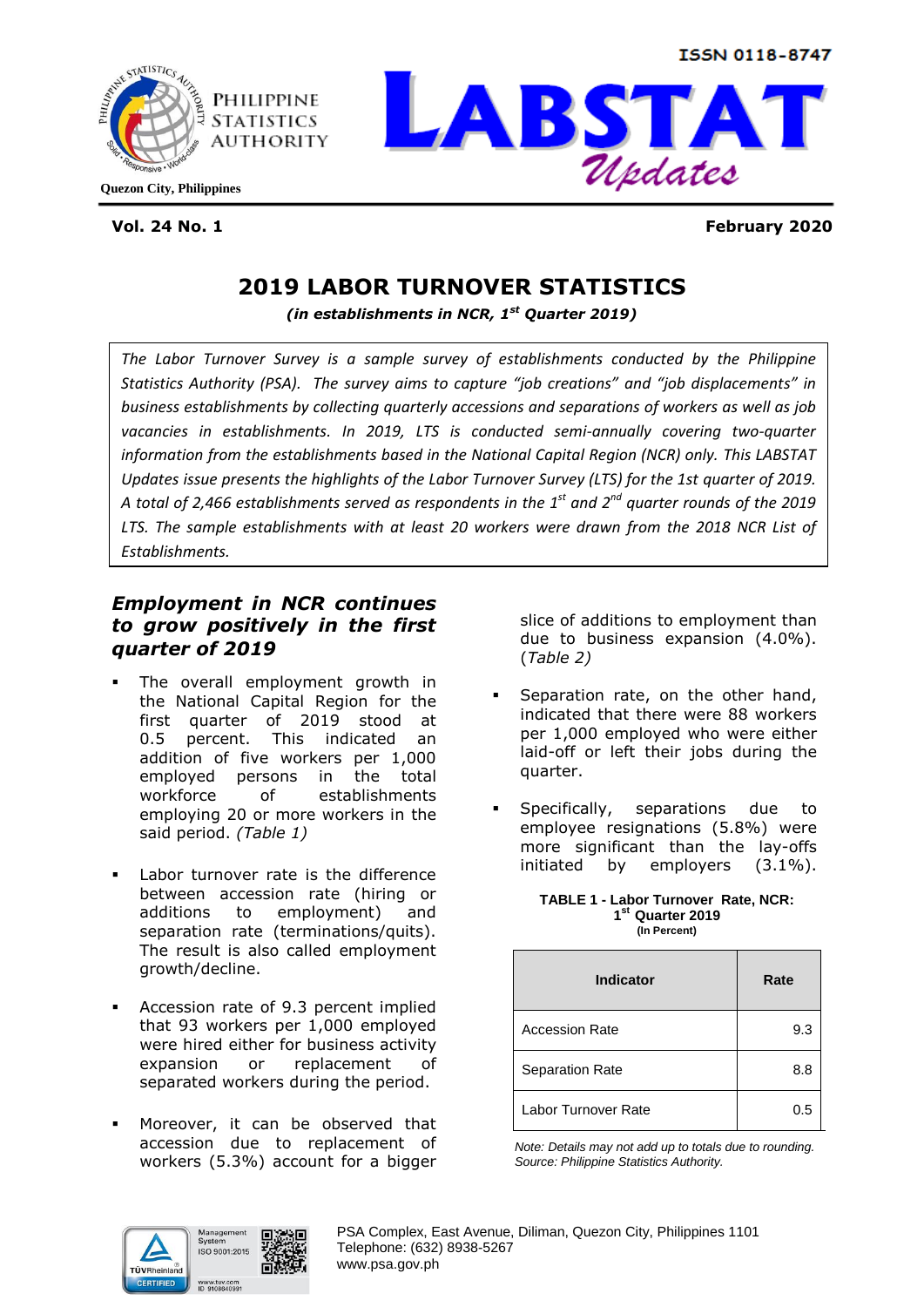# *Higher accessions in agriculture and industry sectors*

 By sector, employment gains occurred in agriculture, forestry and fishing sector (6.3%) and industry sector (2.4%) in the first quarter.



*\* Less than 0.05%.*

*Source: Philippine Statistics Authority.*

- Meanwhile, the services sector registered an almost nil labor turnover rate during the reference quarter at less than 0.05 percent. This dampened the performance of the other two sectors to record an overall labor turnover rate of 0.5 percent for the region. *(Figure 1)*
- Specifically, all industries in the industry sector registered employment gains except for manufacturing which recorded a labor turnover rate of -1.6 percent. Highest growth was posted in construction at 9.5 percent, followed by mining and quarrying (6.1%) and water supply, sewerage, waste management and remediation activities (5.3%). *(Table 2)*
- Meanwhile, four industries in the services sector recorded employment losses (from -0.3% to -0.6%) in the same period while employment growths were observed in the rest of the services' industries ranging from 0.3 percent (wholesale and retail trade) to 2.5 percent (professional, scientific and technical activities).

# *Separations from work were mainly due to either project completion or being hired by another company*

- The survey also inquired on the reasons why employers terminate the services of their employees as well as why employees quit their jobs.
- For the first quarter, the main reasons cited by employers for ending the services of their workers were due to project completion (39.2%) and absence without leave or AWOL (26.7%). *(Table 3)*
- On the other hand, around three out of eight workers who resigned from their jobs were hired by another company (36.1%). Other reasons cited were: due to family consideration (19.3%); plans to work abroad (13.9%) and incurring absence without leave or AWOL (12.6%). *(Table 4)*

# *Unfilled job openings are mostly found in services sector*

- During the reference period, a total of 85,410 job openings were posted in various occupational groups across industries in the first quarter of 2019. *(Table 5)*
- Majority of the job openings were in the services sector at 91.1 percent. The industry sector meanwhile posted a share of a minimal 8.6 percent, while the agriculture sector's proportion was a very minimal

0.3 percent for the period.

By occupational group, about two out of five (38.4%) vacancies were for service and sales workers. Consequently, the least number of job offerings were for skilled agricultural, forestry and fishery workers for a share of less than 0.05 percent. *(Figure 2)*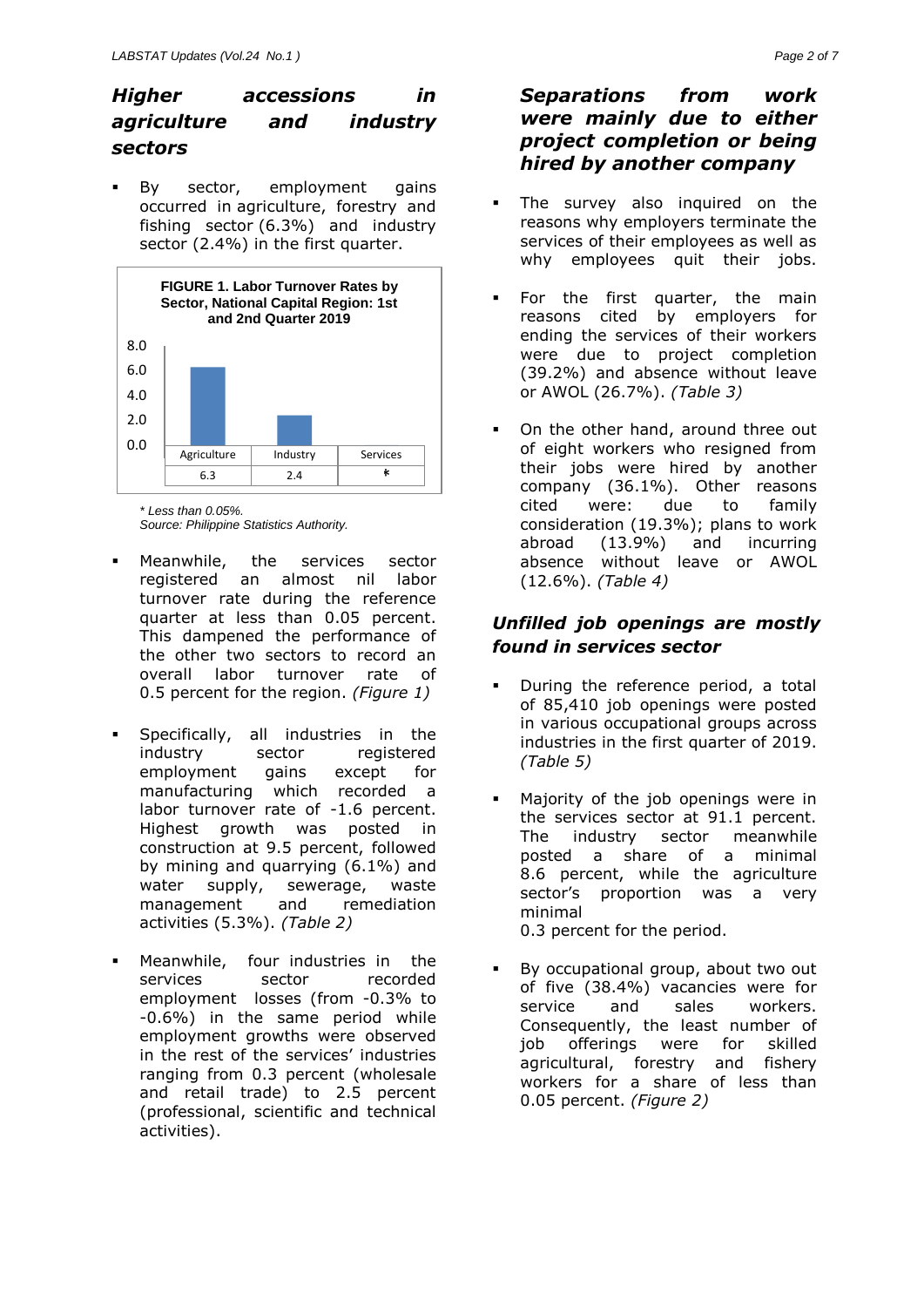

#### **Definition of Terms:**

*Accessions (New Hires) - refer to permanent or temporary additions to employment in the enterprise due to 1) expansion of business activity and 2) replacement of separated workers and employment resulting from changes in methods/technology of production or service.*

*Separations - refer to terminations of employment due to 1) quits or terminations initiated by the employees and 2) layoffs or terminations initiated by the employers due to economic reasons (e.g., lack of market, financial losses, redundancy, end of contract) and noneconomic reasons (e.g., gross negligence, AWOL).*

*Labor Turnover - Changes in the employment of an enterprise during a reference period resulting from accessions and separations of workers.*

*Existing Job Vacancies* – *refer to the number of unfilled job openings at the end of the quarter which are immediately available for placement and for which active recruitment steps are being undertaken.*

**FOR INQUIRIES** 

Regarding this report, contact **EMPLOYMENT DEMAND STATISTICS DIVISION** at telefax no. 8376-1952 Regarding other statistics, contact **KNOWLEDGE MANAGEMENT AND COMMUNICATIONS DIVISION** at 8462-6600 local 834 Or visit our website at http://www.psa.gov.ph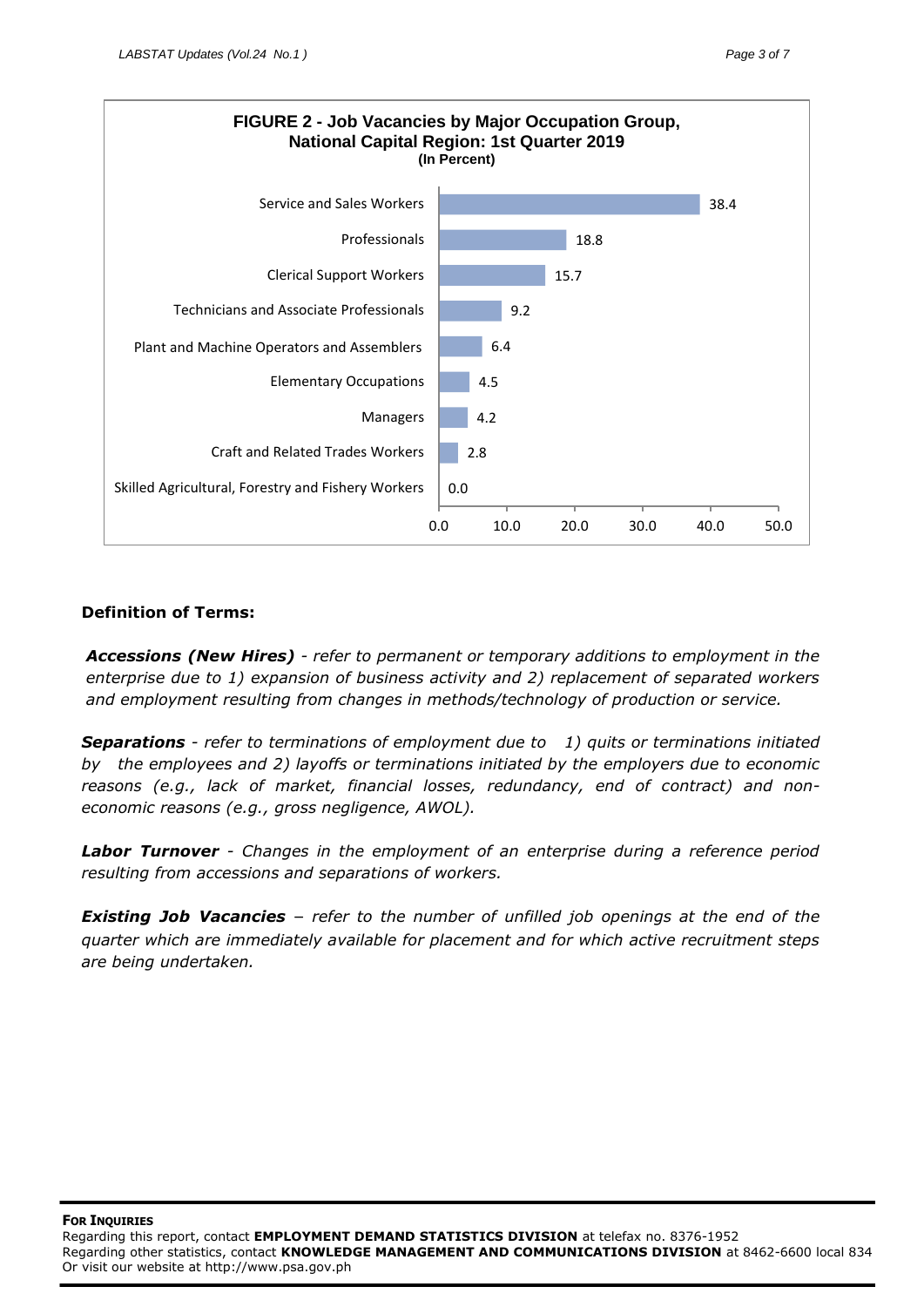# **TABLE 2 - Labor Turnover Rates in Agricultural and Non-agricultural Establishments by Major Industry, National Capital Region: 1st Quarter 2019**

**(Final)**

|                                                       | <b>Total</b>     |            |                               | Accession        |             | Separation             |                        |
|-------------------------------------------------------|------------------|------------|-------------------------------|------------------|-------------|------------------------|------------------------|
| <b>Industry</b>                                       | <b>Accession</b> | Separation | Labor<br><b>Turnover Rate</b> | <b>Expansion</b> | Replacement | Employee-<br>Initiated | Employer-<br>Initiated |
| <b>Total</b>                                          | 9.3              | 8.8        | 0.5                           | 4.0              | 5.3         | 5.8                    | 3.1                    |
| <b>Agriculture, Forestry, and Fishing</b>             | 8.3              | 2.0        | 6.3                           | 5.5              | 2.8         | 1.4                    | 0.5                    |
| <b>Industry</b>                                       | 10.8             | 8.4        | 2.4                           | 3.3              | 7.5         | 5.0                    | 3.3                    |
| Mining and Quarrying                                  | 9.8              | 3.7        | 6.1                           | 7.9              | 2.0         | 1.4                    | 2.4                    |
| Manufacturing                                         | 6.8              | 8.4        | (1.6)                         | 2.9              | 3.9         | 3.9                    | 4.5                    |
| Electricity, Gas, Steam and Air Conditioning Supply   | 2.3              | 1.8        | 0.5                           | 0.6              | 1.7         | 1.3                    | 0.5                    |
| Water Supply; Sewerage Waste Management and           |                  |            |                               |                  |             |                        |                        |
| <b>Remediation Activities</b>                         | 8.7              | 3.4        | 5.3                           | 7.7              | 1.0         | 2.8                    | 0.6                    |
| Construction                                          | 18.7             | 9.2        | 9.5                           | 3.8              | 14.9        | 7.6                    | 1.6                    |
| <b>Services</b>                                       | 9.0              | 9.0        | $\star$                       | 4.2              | 4.8         | 6.0                    | 3.0                    |
| Wholesale and Retail Trade; Repair of Motor Vehicles, |                  |            |                               |                  |             |                        |                        |
| Motorcycles                                           | 6.2              | 5.9        | 0.3                           | 2.3              | 3.9         | 4.1                    | 1.8                    |
| <b>Transportation and Storage</b>                     | 4.7              | 5.2        | (0.4)                         | 1.3              | 3.4         | 3.2                    | 2.0                    |
| Accommodation and Food Service Activities             | 8.3              | 8.0        | 0.4                           | 2.6              | 5.8         | 6.6                    | 1.3                    |
| Information and Communication                         | 7.6              | 5.9        | 1.7                           | 3.7              | 4.0         | 4.6                    | 1.4                    |
| <b>Financial and Insurance Activities</b>             | 4.1              | 4.6        | (0.5)                         | 1.5              | 2.6         | 3.9                    | 0.7                    |
| <b>Real Estate Activities</b>                         | 6.6              | 5.8        | 0.8                           | 3.2              | 3.4         | 4.5                    | 1.3                    |
| Professional, Scientific and Technical Activities     | 6.3              | 3.8        | 2.5                           | 3.5              | 2.8         | 3.4                    | 0.4                    |
| Administrative and Support Service Activities         | 12.8             | 13.3       | (0.6)                         | 6.5              | 6.2         | 8.1                    | 5.2                    |
| Education                                             | 3.3              | 2.5        | 0.7                           | 1.7              | 1.5         | 2.3                    | 0.3                    |
| Human Health and Social Work Activities               | 7.1              | 6.8        | 0.4                           | 1.2              | 5.9         | 6.5                    | 0.3                    |
| Arts, Entertainment and Recreation                    | 4.2              | 3.4        | 0.8                           | 2.5              | 1.6         | 2.0                    | 1.4                    |
| <b>Other Service Activities</b>                       | 4.6              | 4.9        | (0.3)                         | 2.3              | 2.3         | 4.0                    | 0.9                    |

*\* Less than 0.05 percent.*

*Note: Details may not add up to totals due to rounding.*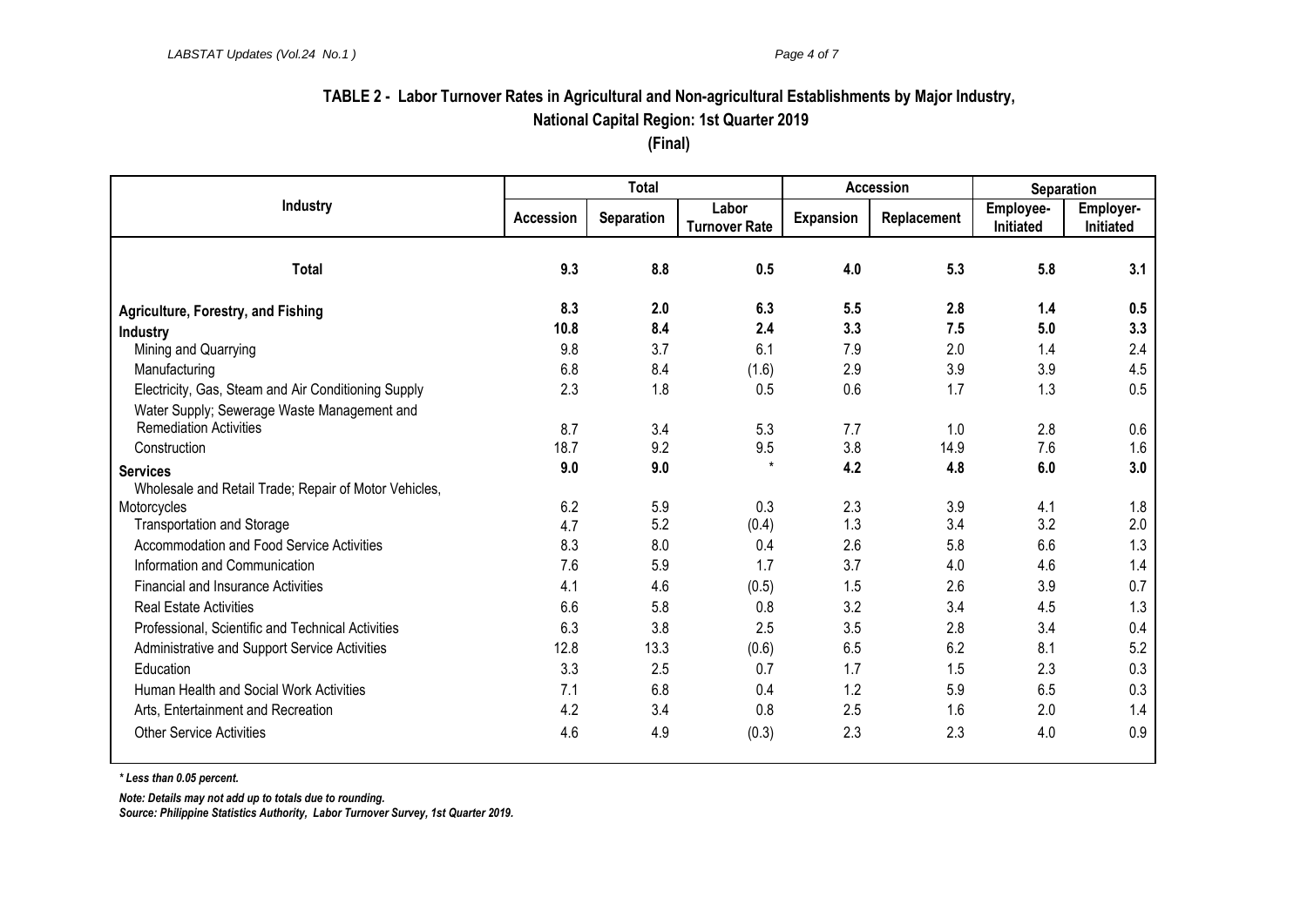| <b>REASON</b>               | <b>Percent</b><br><b>Share</b> |
|-----------------------------|--------------------------------|
| <b>TOTAL</b>                | 100.0                          |
| <b>Project Completion</b>   | 39.2                           |
| <b>AWOL</b>                 | 26.7                           |
| Performance Issues          | 6.6                            |
| Reorganization/Downsizing   | 5.9                            |
| Retirement                  | 5.6                            |
| Terminated                  | 3.9                            |
| <b>Financial Losses</b>     | 2.7                            |
| Merger/Change in Management | 2.4                            |
| Lack of Market              | 1.9                            |
| <b>Others</b>               | 5.2                            |

#### **TABLE 3 - Reasons for Separations Initiated by Employers in Establishments with 20 or More Workers, National Capital Region: 1st Quarter 2019**

*Note: Details may not add up to totals due to rounding.*

*Source: Philippine Statistics Authority, Labor Turnover Survey, 1st Quarter 2019.*

### **TABLE 4 - Reasons for Separations Initiated by Employees in Establishments with 20 or More Workers, National Capital Region: 1st Quarter 2019**

| <b>REASON</b>                     | <b>Percent Share</b> |
|-----------------------------------|----------------------|
| <b>TOTAL</b>                      | 100.0                |
| Hired by another Company          | 36.1                 |
| <b>Family Consideration</b>       | 19.3                 |
| To Work Abroad                    | 13.9                 |
| <b>AWOL</b>                       | 12.6                 |
| Resignation/Voluntary Resignation | 5.5                  |
| Retirement                        | 3.7                  |
| Personal Issues                   | 3.0                  |
| Study                             | 2.5                  |
| <b>Health Reasons</b>             | 2.0                  |
| <b>Others</b>                     | 1.6                  |

*Note: Details may not add up to totals due to rounding.*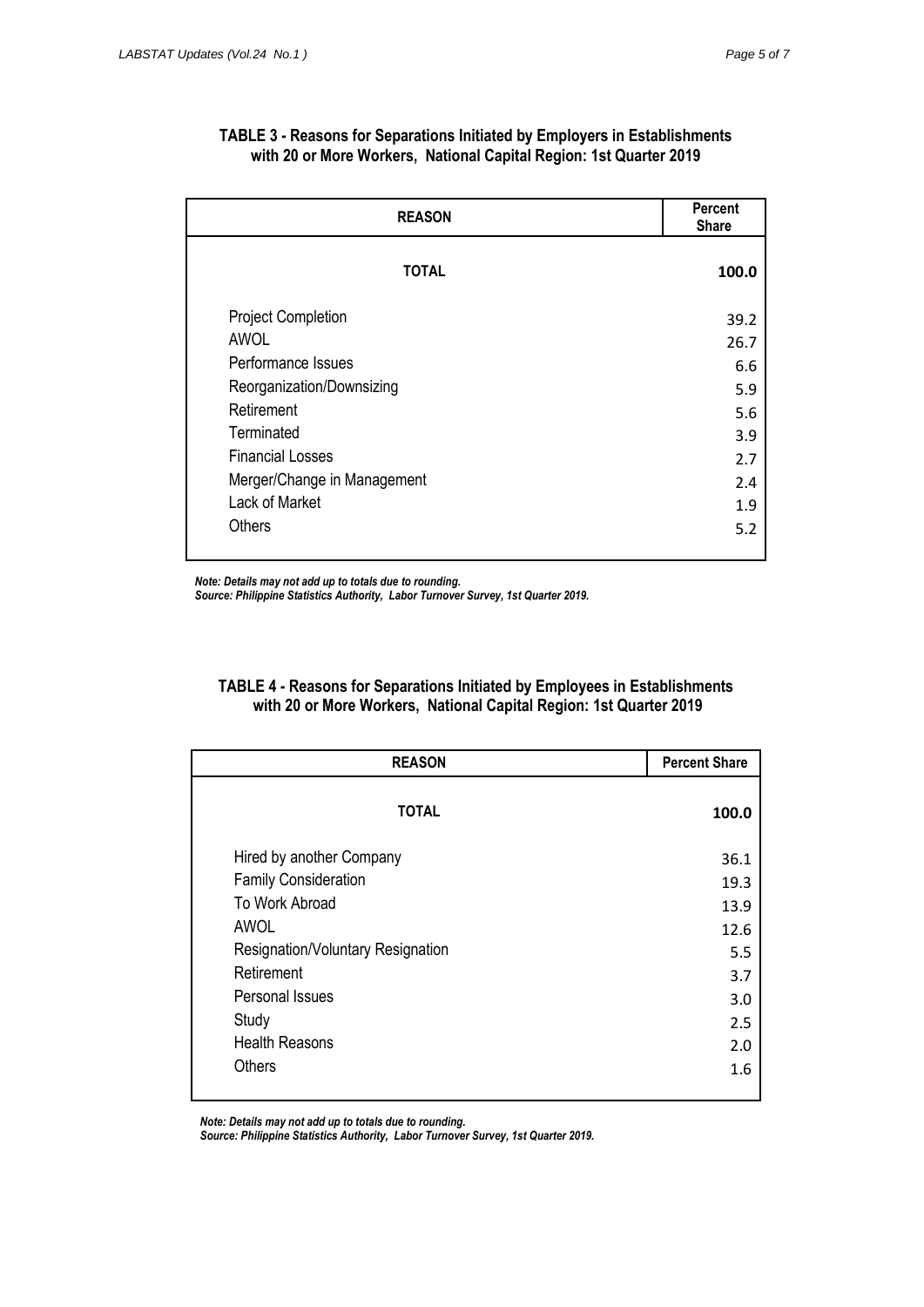# **TABLE 5 - Number and Percent Distribution of Job Vacancies in Establishments with 20 or More Workers by Major Industry Group, National Capital Region: 1st Quarter 2019**

**(Final)**

| Industry                                                          | <b>Number</b> | <b>Percent Share</b> |  |
|-------------------------------------------------------------------|---------------|----------------------|--|
| <b>ALL INDUSTRIES</b>                                             | 85,410        | 100.0                |  |
| Agriculture, Forestry, and Fishing                                | 270           | 0.3                  |  |
| Industry                                                          | 7,315         | 8.6                  |  |
| Mining and Quarrying                                              | 26            |                      |  |
| Manufacturing                                                     | 4,484         | 5.2                  |  |
| Electricity, Gas, Steam and Air Conditioning Supply               | 29            |                      |  |
| Water Supply; Sewerage Waste Management and                       |               |                      |  |
| <b>Remediation Activities</b>                                     | 135           | 0.2                  |  |
| Construction                                                      | 2,641         | 3.1                  |  |
| <b>Services</b>                                                   | 77,825        | 91.1                 |  |
| Wholesale and Retail Trade; Repair of Motor Vehicles, Motorcycles | 10,654        | 12.5                 |  |
| <b>Transportation and Storage</b>                                 | 3,740         | 4.4                  |  |
| Accommodation and Food Service Activities                         | 8,798         | 10.3                 |  |
| Information and Communication                                     | 3,707         | 4.3                  |  |
| <b>Financial and Insurance Activities</b>                         | 3,400         | 4.0                  |  |
| <b>Real Estate Activities</b>                                     | 1,845         | 2.2                  |  |
| Professional, Scientific and Technical Activities                 | 5,569         | 6.5                  |  |
| Administrative and Support Service Activities                     | 35,302        | 41.3                 |  |
| Education                                                         | 1,617         | 1.9                  |  |
| Human Health and Social Work Activities                           | 2,649         | 3.1                  |  |
| Arts, Entertainment and Recreation                                | 196           | 0.2                  |  |
| <b>Other Service Activities</b>                                   | 346           | 0.4                  |  |
|                                                                   |               |                      |  |

*\* Less than 0.05 percent.*

*Note: Details may not add up to totals due to rounding.*